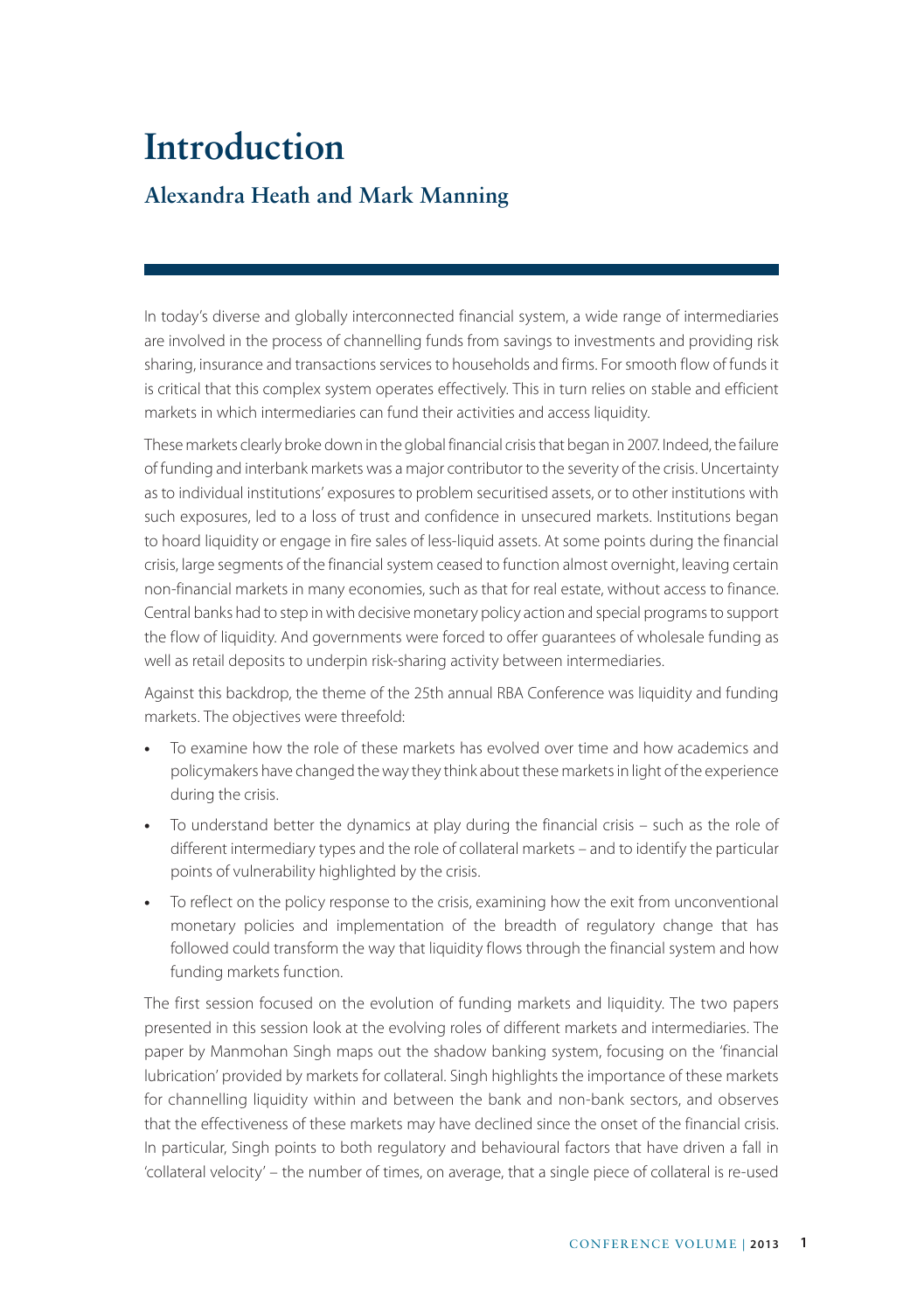## ALEXANDRA HEATH AND MARK MANNING

in a given period. This has reduced the 'effective' supply of collateral precisely when demand for collateral is increasing. Much of the discussion centred around the policy implications of the developments described in Singh's paper. Key questions emerged such as: What is the optimal level of collateral velocity? How does collateral velocity translate to real economic outcomes?

Collateral is also a central theme in the second paper, by Alexandra Heath, Gerard Kelly and Mark Manning. A key element of the post-crisis reform agenda has been to strengthen counterparty risk management and reduce interconnectedness in over-the-counter (OTC) derivative markets by requiring that exposures be collateralised and that standardised trades be cleared through central counterparties (CCPs). Given assumptions about the structure of OTC derivative markets and the characteristics of OTC products, the paper starts by examining exposures and collateral demands under alternative clearing arrangements. The paper goes on to consider the implications for financial stability of alternative arrangements revealing a trade-off between the benefits of collateralisation in managing counterparty credit risk and the costs in terms of increased liquidity risk as the balance sheet becomes more encumbered. Finally, the paper observes that the costs associated with higher liquidity risk could fall disproportionately on non-dealer institutions that may not be natural holders of collateral-eligible securities. In particular, these institutions may benefit less from netting positions in a CCP because they have fewer counterparties and they often have exposures that are not offsetting; that is, they tend to be in one 'direction'. In discussion, it was acknowledged that the model could usefully be refined further, and that taking the model to 'real' data would help to establish the economic significance of the results.

The second session was given over to the keynote address by Franklin Allen. Presenting joint work with Elena Carletti, Allen reviewed the academic literature on liquidity and funding markets. The paper describes how the academic community is refining its thinking in light of the crisis and highlights where important questions remain unanswered. While past crises have tended to be characterised by runs, the effectiveness of deposit insurance and other guarantees meant that deposits remained among the most stable forms of funding during the recent crisis. Instead, the crisis was largely characterised by the failure of interbank markets. Existing literature neither helped to predict nor manage this phenomenon. Since the onset of the crisis, a great deal of academic work has sought to deepen our understanding of the interbank market and explain observed developments. Allen also considers outstanding questions in the real estate market. He observes that the tendency for 'boom-bust' cycles in the real estate market was amplified in the crisis by the shift to securitised funding. Again, the literature in this area is not rich enough to fully explain what happened. Overall, it was acknowledged in discussion that, while the literature was catching up, much work remained to be done to explain developments during the crisis, and that we needed to be careful not to fall into the trap of 'fighting the last war'.

The third session examined the role of central banks more closely. The first paper, by Grahame Johnson and Eric Santor, presents a rich analysis of core funding markets. In the authors' framework, core funding markets are identified according to how central they are to the financial system, the absence of ready substitutes, and the propensity for contagion in the event of a disruption to their functioning. With reference to experience of the financial crisis, the paper proposes five principles for the design and implementation of central bank intervention. That is, intervention should be targeted, graduated and well designed, and it should aim to minimise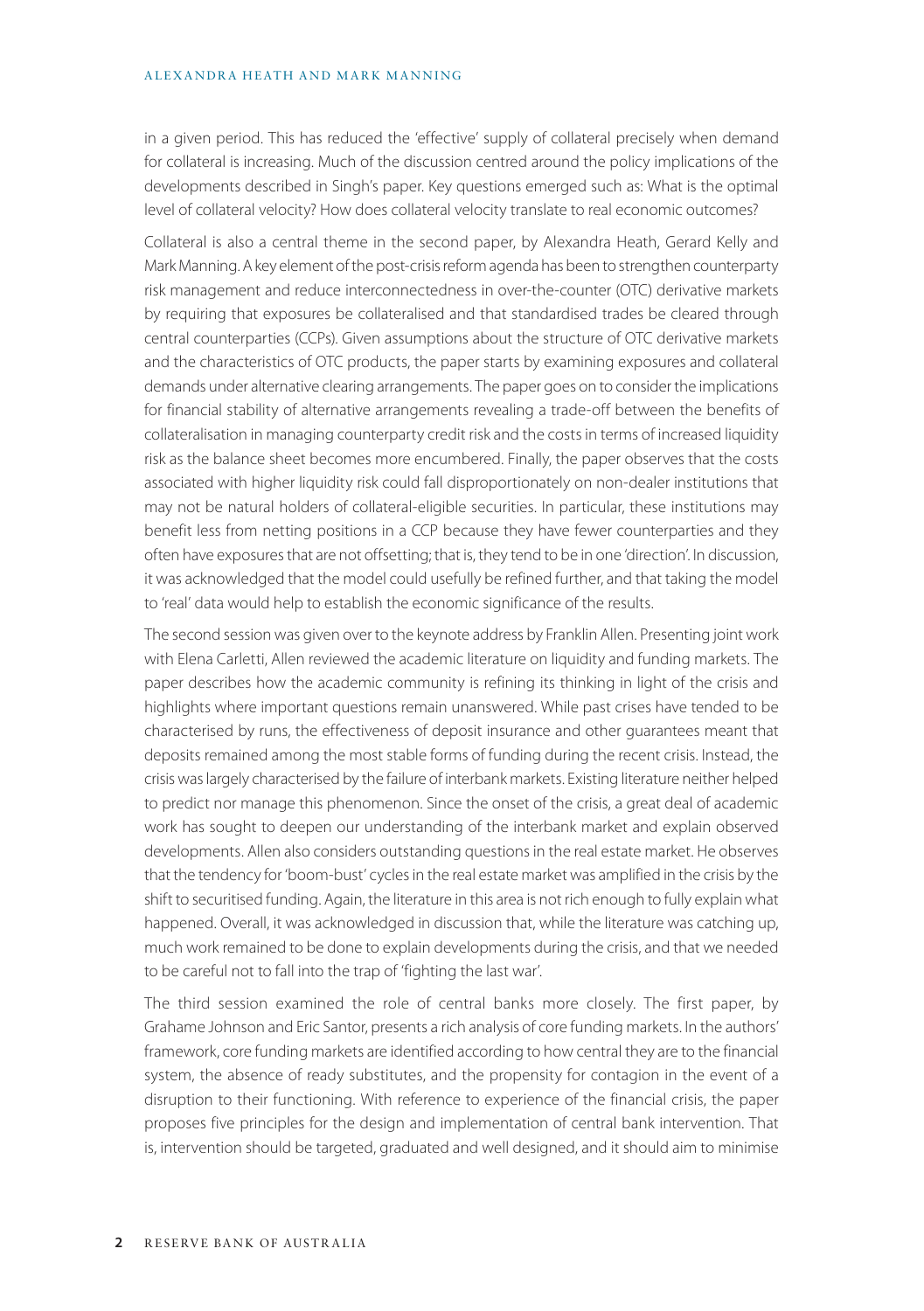INTRODUCTION

unintended market distortions and mitigate moral hazard. In discussion, participants questioned where to draw the line when identifying core markets, but generally agreed that it was instructive to articulate a framework for central bank intervention.

A notable change in behaviour for some central banks since the onset of the crisis has been the pursuit of unconventional monetary policies. The second paper in the third session, by Morten Bech and Cyril Monnet, examines whether existing models can explain the stylised facts around how conditions in the interbank markets vary with the level of excess reserves, which are used as a metric for unconventional monetary policy. In particular, they note four facts: higher excess reserves drive overnight interbank rates towards the bottom of the interest rate corridor, reduce volatility and reduce market volume. Also, higher credit risk for an institution raises the overnight rate it pays. The authors develop a common framework to test the predictions of three models and find that introducing a 'directed search' mechanism for banks to trade reserves allows all four stylised facts to be explained.

The final paper in the session, by Morten Bech and Todd Keister, considers how central bank policy may need to adapt to accommodate the Liquidity Coverage Ratio (LCR) introduced under Basel III. The LCR is a means of promoting liquidity self-insurance in the banking sector by requiring that banks hold a minimum quantum of high-quality liquid assets (HQLA). In some jurisdictions, however – including Australia – there is insufficient HQLA. Accordingly, the Basel rules specify that a committed liquidity facility (CLF), offered by a central bank for a fee, is an acceptable alternative approach to meet the requirement. This paper examines the economics of such facilities, and in particular the incentives they create and how they should be priced. The authors conclude that an optimal pricing policy for a CLF will encourage banks to satisfy the LCR as far as possible using HQLA, while at the same time maintaining the liquidity premium in the market at a reasonable level.

The final two papers of the conference were presented in a session that aimed to draw links between liquidity and funding markets, and monetary and financial stability. The first paper, by Silvia Miranda Agrippino and Hélène Rey, examines funding flows, asset prices and macroeconomic outcomes in 'carry-trade' economies. The paper builds on the observation that some economies are susceptible to large cyclical inflows and outflows of capital, often motivated by a search for yield. Using data for a sample of relatively small open economies, the authors confirm the procyclicality of capital inflows to these economies, observing that these are highly correlated with a global 'risk' factor, proxied by the Chicago Board Options Exchange Market Volatility Index (VIX). The VIX is also correlated with risky asset prices in the recipient countries, including property prices. Much of the subsequent discussion centred around the validity of the VIX as a proxy for the global factor. The authors were encouraged to consider other volatility measures.

The final paper, by Prasanna Gai, Andrew Haldane, Sujit Kapadia and Benjamin Nelson, returns to the collateral theme from earlier in the conference. The authors explore the trade-offs in secured funding markets, drawing out the macroprudential risks associated with rising levels of asset encumbrance. A key concern – particularly where the extent of encumbrance is opaque – is that a run by unsecured creditors becomes more likely. The authors show that this channel is highly procyclical: as collateral values decline, secured creditors will demand more collateral, which further encumbers balance sheets and leaves fewer assets available for unsecured creditors. This in turn increases their incentive to withdraw funding. The paper considers potential policy responses,